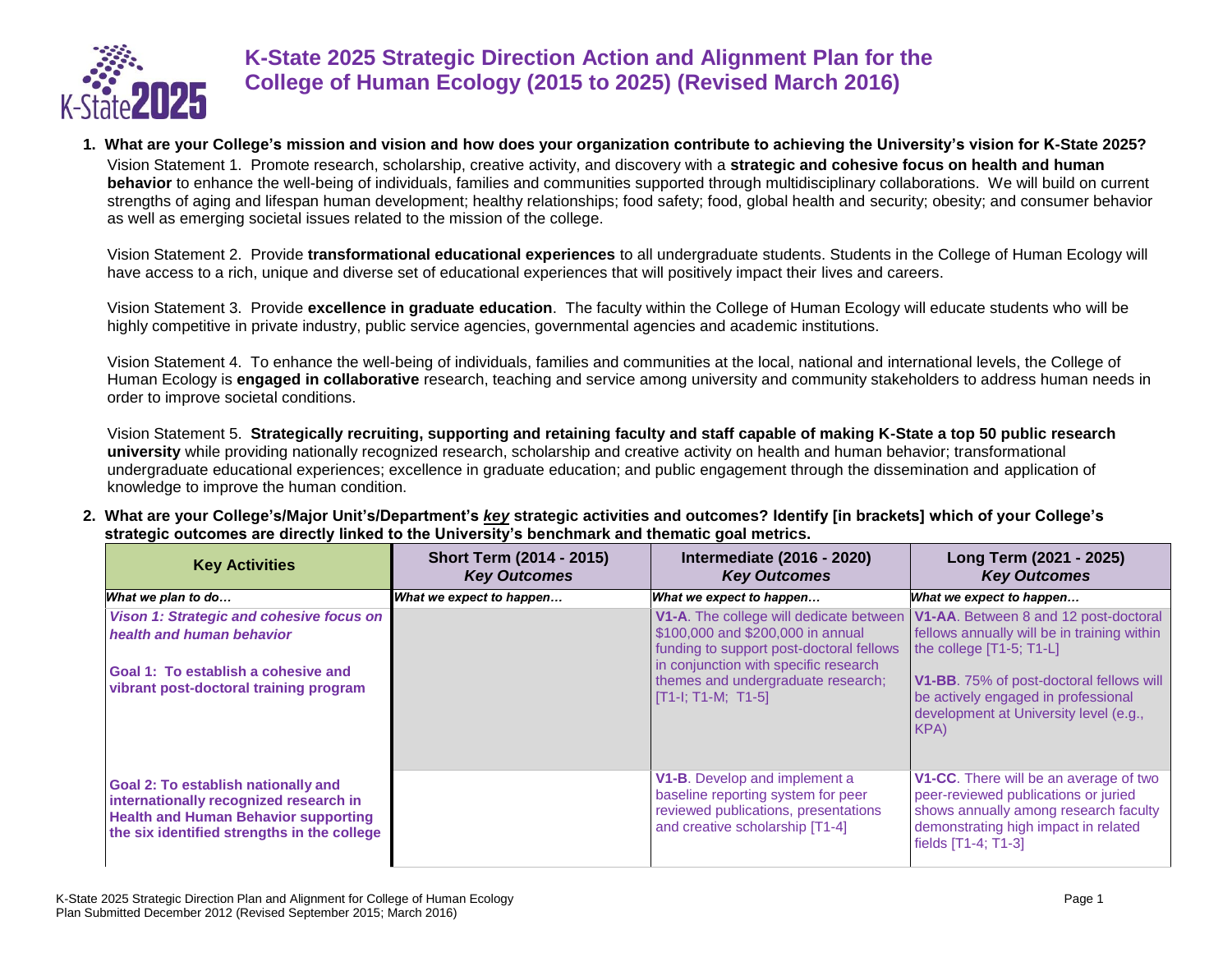| or a targeted emerging research area<br>identified by a specific unit<br>Increase the quantity and quality of peer<br>reviewed research and scholarship.<br>Recruit and hire tenure-track faculty who<br>$\bullet$<br>have a strategic focus inclusive of health<br>and human behavior supporting the six<br>identified strengths in the college or an<br>area identified by a specific unit.<br>Engage in continual, strategic<br>recruitment of exceptional researchers<br>that strengthen a targeted research<br>portfolio in the college.<br>Recognize internally high levels of<br>productivity in research, scholarship,<br>creative activity and discovery (e.g.,<br>numerous high quality peer-reviewed<br>publications and scholarship).<br>Recognize faculty who have been<br>recognized by their colleagues for<br>research, scholarship, & creative activity<br>as evidenced by campus, regional,<br>national and international awards.<br>Tenure-track/tenured faculty will hold<br>positions as editors, associate editors,<br>or members of editorial boards of<br>reputable journals. | V1-C. Preference in new tenure-track<br>faculty hires will be given to individuals<br>whose research supports the identified<br>or emerging strengths of the college or<br>specific unit<br>V1-D. Outstanding faculty scholarship<br>will be recognized through an annual<br>College awards and recognition event<br>V1-E. Each unit will identify at least one<br>cohesive, strategic research focus upon<br>which to build, and hire faculty [T1-I]<br>V1-F. Establish travel funds to support<br>faculty serving in the roles of editor or<br>associate editor [T1-I] | V1-DD. All tenure-track faculty hires will<br>be within one of the identified research<br>themes by the College or unit<br><b>V1-EE.</b> 40% of tenured/tenure-track<br>faculty will serve as editor, associate<br>editor or on an editorial board for a peer-<br>reviewed journal [T1-I] |
|-------------------------------------------------------------------------------------------------------------------------------------------------------------------------------------------------------------------------------------------------------------------------------------------------------------------------------------------------------------------------------------------------------------------------------------------------------------------------------------------------------------------------------------------------------------------------------------------------------------------------------------------------------------------------------------------------------------------------------------------------------------------------------------------------------------------------------------------------------------------------------------------------------------------------------------------------------------------------------------------------------------------------------------------------------------------------------------------------------|--------------------------------------------------------------------------------------------------------------------------------------------------------------------------------------------------------------------------------------------------------------------------------------------------------------------------------------------------------------------------------------------------------------------------------------------------------------------------------------------------------------------------------------------------------------------------|-------------------------------------------------------------------------------------------------------------------------------------------------------------------------------------------------------------------------------------------------------------------------------------------|
| <b>Goal 3: To secure resources to support</b><br>high productivity in research and<br>scholarship<br>Faculty will obtain extramural funding to                                                                                                                                                                                                                                                                                                                                                                                                                                                                                                                                                                                                                                                                                                                                                                                                                                                                                                                                                        | V1-G. Refine internal support structure<br>to facilitate identification of extramural<br>funding opportunities, grant writing,<br>budgeting and submission processes<br>for faculty and graduate students [T1-1]                                                                                                                                                                                                                                                                                                                                                         | V1-FF. Each year 50% of tenure-track<br>faculty will have extramural funding to<br>support their current research and<br>creative scholarship [T2-2]                                                                                                                                      |
| facilitate their research programs and<br>creative scholarship.<br>Faculty will be recognized for their<br>$\bullet$                                                                                                                                                                                                                                                                                                                                                                                                                                                                                                                                                                                                                                                                                                                                                                                                                                                                                                                                                                                  | V1-H. All external grant submissions<br>with graduate assistants will include<br>salary and tuition support when allowed<br>by the granting agency [T1-I]                                                                                                                                                                                                                                                                                                                                                                                                                | V1-GG. The college will have 10 to 15<br>endowed faculty award recipients<br>(fellowships, professorships, chairs)<br>V1-HH. Each year 40% of tenure-                                                                                                                                     |
| expertise through endowed faculty<br>awards (fellowships, professorships,<br>chairs).                                                                                                                                                                                                                                                                                                                                                                                                                                                                                                                                                                                                                                                                                                                                                                                                                                                                                                                                                                                                                 | V1-I. Refine New Faculty Orientation to<br>1) work strategically in preparation for<br>specifically identified faculty awards; 2)                                                                                                                                                                                                                                                                                                                                                                                                                                        | track/tenured faculty will serve on<br>external grant review panels and/or<br>judges on juried exhibitions [T1-N]                                                                                                                                                                         |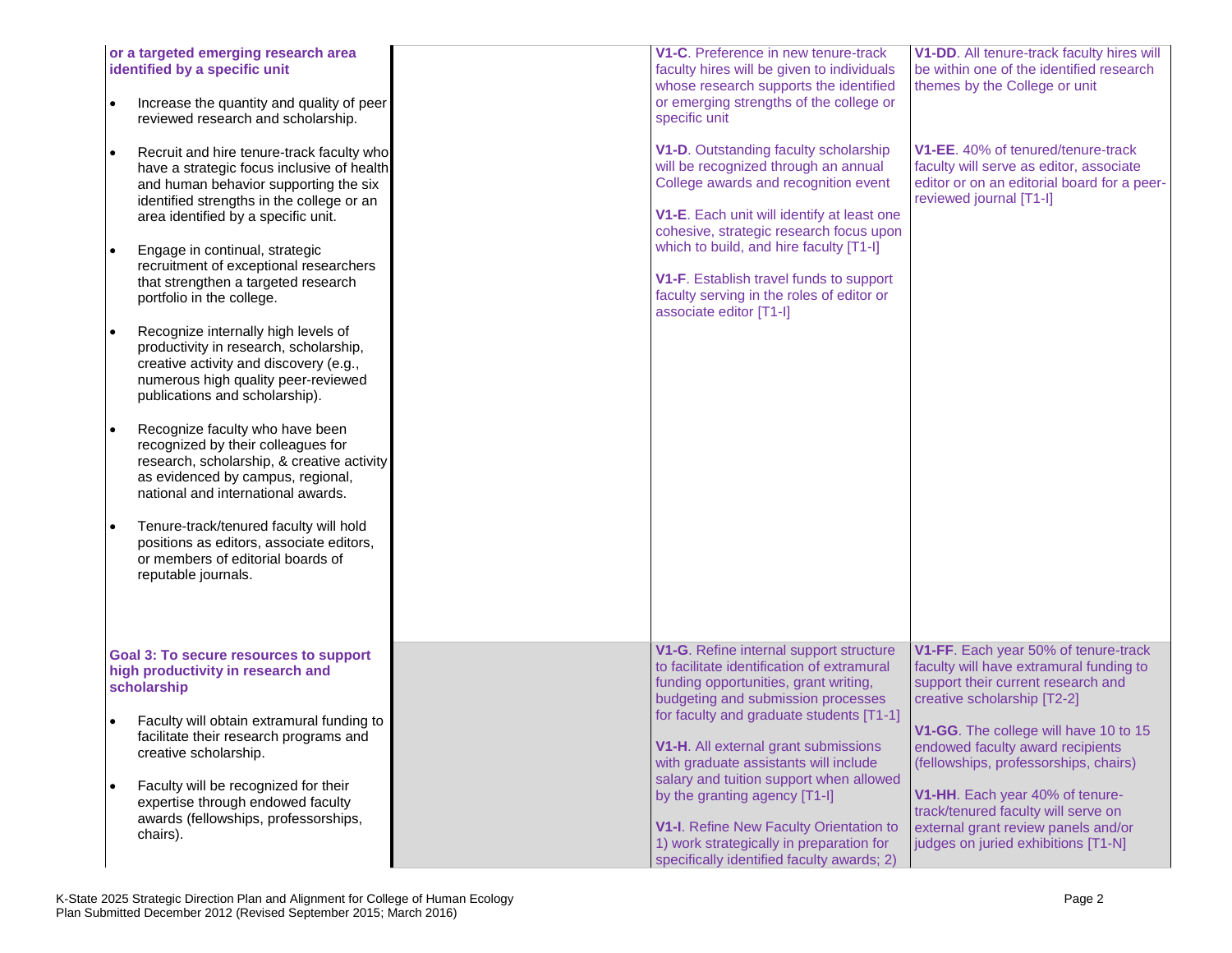| Faculty expertise will be recognized<br>nationally and internationally by<br>participation in external grant review<br>committees<br>The College will establish partnerships<br>with industry in research and creative | develop ongoing relationship with a<br>tenured faculty mentor to support<br>submission of competitive grant<br>proposals internally and to external<br>funding agencies; 3) communicate and<br>build relationships with external funding<br>agencies | V1-GG. Faculty, Centers and Institutes<br>will have an established record of<br>relationships with corporate and non-<br>profit organizations to support their<br>research and creative scholarship [T1-2] |
|------------------------------------------------------------------------------------------------------------------------------------------------------------------------------------------------------------------------|------------------------------------------------------------------------------------------------------------------------------------------------------------------------------------------------------------------------------------------------------|------------------------------------------------------------------------------------------------------------------------------------------------------------------------------------------------------------|
| scholarship.<br>Research capacity of existing Centers<br>$\bullet$<br>and Institutes will be leveraged.                                                                                                                | V1-J. College will provide financial<br>assistance to faculty invited to serve on<br>grant review panels (\$1,000)                                                                                                                                   |                                                                                                                                                                                                            |
|                                                                                                                                                                                                                        | V1-K. College will collaborate with<br>Office of Corporate Engagement to offer<br>annual faculty seminars and<br>consultation with Centers and Institutes<br>to develop corporate and non-profit<br>partnerships; [T1-1; T1-5]                       |                                                                                                                                                                                                            |
|                                                                                                                                                                                                                        | V1-L. Develop a systematic review of<br>Sponsored Research Overhead (SRO)<br>distributions and recommendations to<br>maximize the impact of funds to<br>enhance productivity of research and<br>creative scholarship                                 |                                                                                                                                                                                                            |
|                                                                                                                                                                                                                        | V1-M. Develop competitive start-up<br>packages for new tenure-track faculty to<br>ensure their success                                                                                                                                               |                                                                                                                                                                                                            |
|                                                                                                                                                                                                                        | V1-N. Establish five Undergraduate<br>Research Assistants (URA) to engage<br>in faculty-led research [T1-M; T1-Q]                                                                                                                                    |                                                                                                                                                                                                            |
|                                                                                                                                                                                                                        | V1-O. Establish an annual<br>undergraduate research faculty<br>mentoring award [T1-M]                                                                                                                                                                |                                                                                                                                                                                                            |
| <b>Goal 4: To establish a faculty mentoring</b><br>program to enhance competitive RSCAD<br>award applications                                                                                                          | V1-P. Develop a mentoring system for<br>tenured faculty to develop their research<br>portfolio for achievement awards<br>including University Distinguished<br>Professor and fellowships                                                             | V1-HH. Five faculty from the College will<br>hold the title UDP                                                                                                                                            |
| <b>Vision 2: Transformational Undergraduate</b>                                                                                                                                                                        | V2-A. Develop a coordinated and                                                                                                                                                                                                                      | V2-AA. As a consequence of enhanced                                                                                                                                                                        |
| <b>Experiences</b><br><b>Goal 1: To match the undergraduate</b><br>student's interest and abilities with the<br>academic major, career choice, other                                                                   | intensive first year freshman and<br>transfer advising system including<br>monthly College advisors meeting and<br>integration of EAB database for<br>effective advising [T2-J; T2-4; T2-N]                                                          | advising communication and practices,<br>time from enrollment in the college to<br>graduation will be reduced at least one<br>semester increasing the overall<br>graduation rate                           |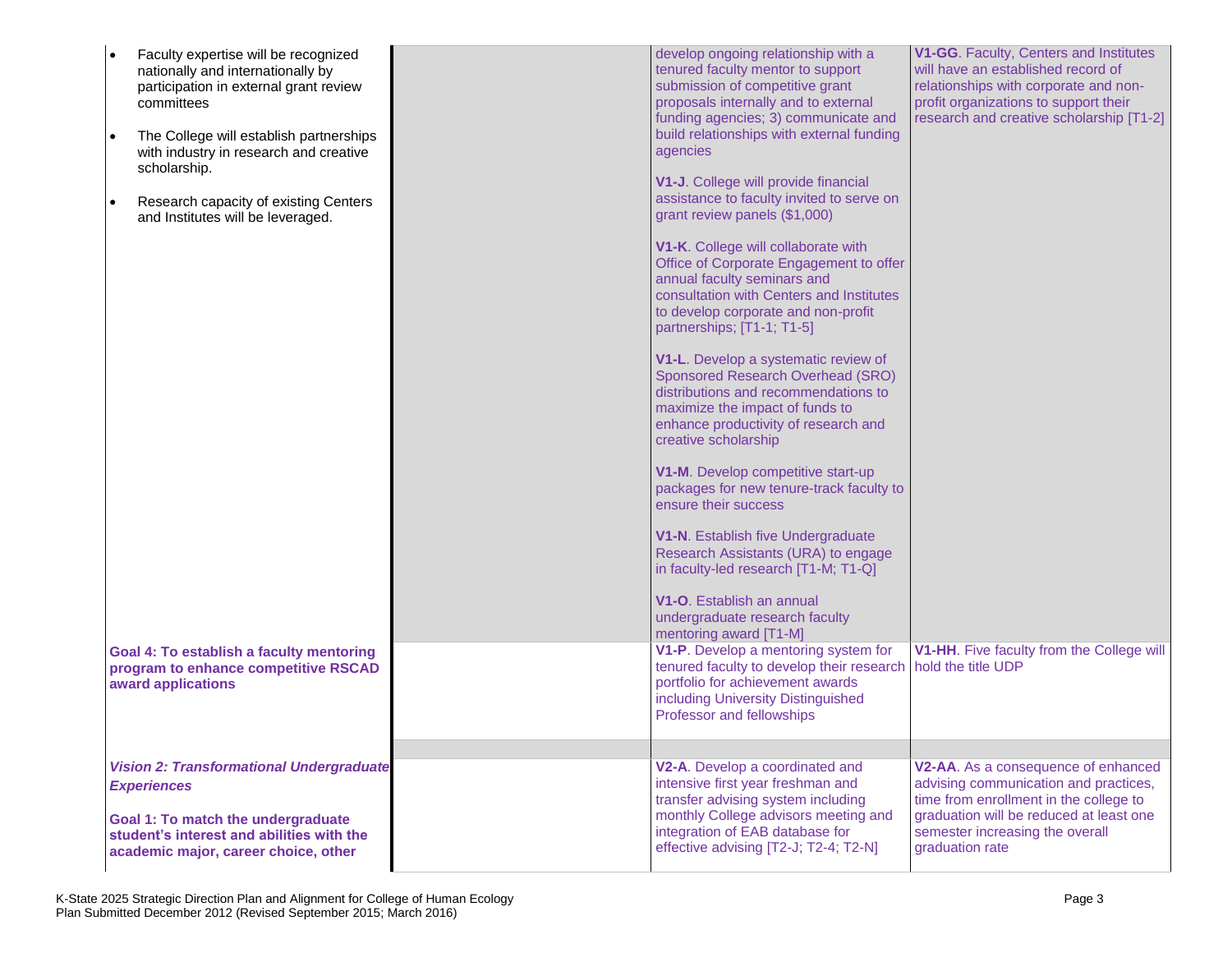| <b>College activities to enhance their</b><br>success in timely progress toward<br>graduation                                                     | V2-B. Establish regular and frequent<br>consultation (e.g., twice a year) with<br>University admissions and recruitment                                        | V2-BB. Between 25% and 30% of total<br>number of students enrolled in the<br>college each year will graduate [T2-R]                      |
|---------------------------------------------------------------------------------------------------------------------------------------------------|----------------------------------------------------------------------------------------------------------------------------------------------------------------|------------------------------------------------------------------------------------------------------------------------------------------|
| Incoming students will receive<br>coordinated and intensive first year<br>advising.                                                               | representatives to update on the<br>College academic programs and<br><b>achievements</b>                                                                       | V2-CC. The demographic diversity of                                                                                                      |
| Engage in strategic recruitment efforts to<br>invite high achieving and diverse<br>students from high schools and                                 | V2-C. Develop a strategic plan of<br>recruitment events across Kansas,<br>nationally and internationally, integrating<br>staff, administration and faculty and | Kansas will be reflected in the student<br>body                                                                                          |
| community colleges to enroll in the<br>College in collaboration with the Office<br>of Admissions.                                                 | local alumni<br><b>V2-D.</b> Post student testimonials on<br>webpage, faculty and student research                                                             | V <sub>2</sub> -DD, 5% of student enrollment in the<br>College will represent international<br>students studying in the College          |
| Establish a coordinated, college-wide<br>pre-health advising program for majors<br>in the College.                                                | and creative scholarship videos and<br>other cutting edge social media design<br>to enhance the visual experience online                                       | V2-EE. Establish 2+2 agreements,                                                                                                         |
| Summer semester will offer core<br>$\bullet$<br>courses to support timely graduation as<br>well as opportunities for research and<br>internships. | V2-E. Establish a pre-health advisor<br>and advising center for all pre-health<br>majors in the College and a tracking<br>system [T2-I; T2-J; T2-4]            | where appropriate, with 50% of Kansas<br>community colleges                                                                              |
|                                                                                                                                                   | Note: This may be accomplished by a<br>0 credit pre-health course.<br>V2-F. Departments will review and                                                        | V2-FF. An average of 75% of students<br>who plan to enter pre-health professions<br>will be admitted to post-graduate<br>training [T2-O] |
|                                                                                                                                                   | prepare prospective three year course<br>plans integrating selected core courses<br>during the summer to ensure students<br>will be able to graduate on time   |                                                                                                                                          |
|                                                                                                                                                   |                                                                                                                                                                |                                                                                                                                          |
| <b>Goal 2: To provide diverse educational</b>                                                                                                     | V2-G. 75% of undergraduate students                                                                                                                            | V2-GG. 50% of undergraduate students                                                                                                     |
| opportunities including research,                                                                                                                 | enrolled in the College will participate in                                                                                                                    | in the College will participate in three;                                                                                                |
| scholarship, creative activity and                                                                                                                | at least one of these transformational                                                                                                                         | 75% will have participated in at least                                                                                                   |
| discovery experiences in health and<br>human behavior to prepare students to be                                                                   | experiences (listed in left column) by<br>graduation [T2-I; T2-1; T2-2; T4-I; T4-1]                                                                            | two; 100% will have participated in at<br>least one by graduation [T2-L; T2-I; T2-                                                       |
| competitive for post graduate                                                                                                                     |                                                                                                                                                                | $2; T4-I]$                                                                                                                               |
| opportunities including employment and<br>graduate education                                                                                      | V2-H. Establish a central point of<br>contact to coordinate internships,                                                                                       |                                                                                                                                          |
|                                                                                                                                                   | service learning and engagement                                                                                                                                |                                                                                                                                          |
| Undergraduate students will participate<br>in one of these transformational                                                                       | opportunities, as well as undergraduate<br>RSCAD experiences [T2-2; T2-M]                                                                                      |                                                                                                                                          |
| experiences with a measureable                                                                                                                    |                                                                                                                                                                |                                                                                                                                          |
| outcome. (Faculty may require students                                                                                                            | V2-I. Establish competitive funding                                                                                                                            |                                                                                                                                          |
| to participate as part of their course                                                                                                            | opportunities for travel to present<br>externally reviewed research papers,                                                                                    |                                                                                                                                          |
| syllabus.)                                                                                                                                        | posters, or creative scholarship [T1-M;                                                                                                                        |                                                                                                                                          |
| International experiences;<br>$\circ$<br>Supervised Internship;<br>$\circ$                                                                        | $T2-M; T2-J$                                                                                                                                                   |                                                                                                                                          |
| Engage with a professional<br>$\circ$                                                                                                             |                                                                                                                                                                |                                                                                                                                          |
| mentor through the CHE                                                                                                                            | V2-J. Establish a semi-annual College -<br>wide undergraduate research forum for                                                                               |                                                                                                                                          |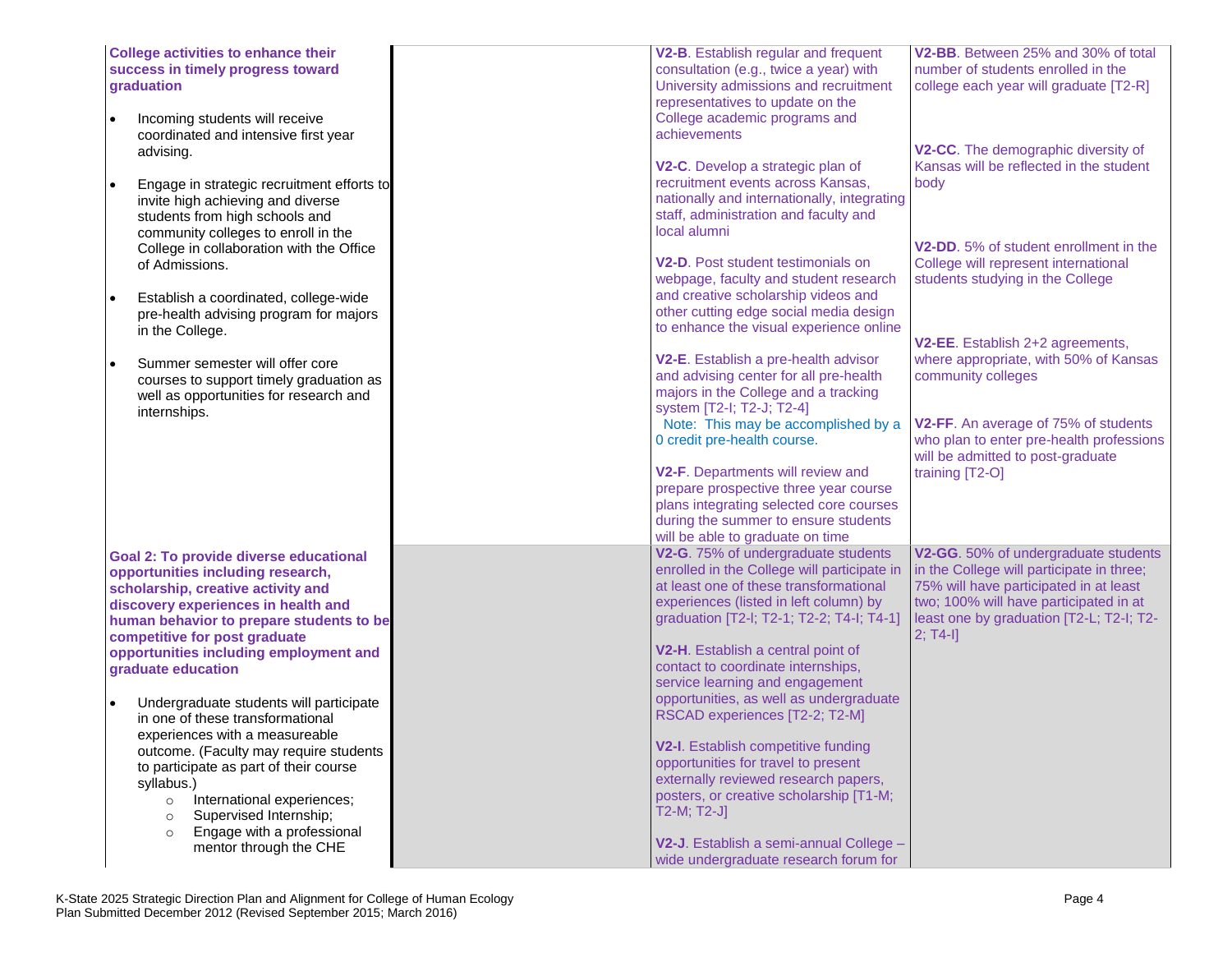|                                 | <b>Professional Mentoring</b>                                                         | students to present their research to the |                                       |
|---------------------------------|---------------------------------------------------------------------------------------|-------------------------------------------|---------------------------------------|
| program;                        |                                                                                       | public [T1-M; T2-M]                       |                                       |
| $\circ$                         | Shadowing a professional                                                              |                                           |                                       |
|                                 | employed in a career of                                                               | V2-K. Offer a regular schedule of         |                                       |
| interest:                       |                                                                                       | professional development opportunities    |                                       |
| $\circ$                         | Undergraduate research and/or                                                         | (e.g., resume building, interviewing,     |                                       |
|                                 | creative scholarship experience                                                       | networking with employers, in the         |                                       |
|                                 | (including experience with data                                                       | College for students in collaboration     |                                       |
|                                 | conceptualization, data<br>collection, analysis,                                      | with resources on campus [T2-J; T2-4]     |                                       |
|                                 | presentation and publication);                                                        |                                           |                                       |
| $\circ$                         | Work with extension faculty in                                                        |                                           |                                       |
| the field;                      |                                                                                       |                                           |                                       |
| $\circ$                         | Service learning experience                                                           |                                           |                                       |
|                                 | (application of knowledge from                                                        |                                           |                                       |
|                                 | the classroom in the real world                                                       |                                           |                                       |
|                                 | while contributing to the                                                             |                                           |                                       |
| community)                      |                                                                                       |                                           |                                       |
| $\circ$                         | Leadership development                                                                |                                           |                                       |
|                                 | opportunities (e.g., University                                                       |                                           |                                       |
|                                 | senate or College student                                                             |                                           |                                       |
|                                 | council, leadership boot camp,<br>leader of a student                                 |                                           |                                       |
|                                 | organization, leadership in a                                                         |                                           |                                       |
|                                 | student professional                                                                  |                                           |                                       |
|                                 | organization, or honorary                                                             |                                           |                                       |
| group)                          |                                                                                       |                                           |                                       |
| $\circ$                         | <b>Completed University Honors</b>                                                    |                                           |                                       |
| program                         |                                                                                       |                                           |                                       |
|                                 |                                                                                       |                                           |                                       |
|                                 | The college will provide integrated                                                   |                                           |                                       |
|                                 | opportunities for learning across                                                     |                                           |                                       |
|                                 | disciplines through access to nationally<br>and internationally recognized leaders in |                                           |                                       |
|                                 | disciplines related to the College of                                                 |                                           |                                       |
| Human Ecology.                  |                                                                                       |                                           |                                       |
|                                 |                                                                                       |                                           |                                       |
|                                 |                                                                                       |                                           |                                       |
|                                 |                                                                                       |                                           |                                       |
|                                 |                                                                                       |                                           |                                       |
|                                 |                                                                                       |                                           |                                       |
|                                 | <b>Goal 3: To increase students' awareness</b>                                        | V2-L. Establish dedicated funding         | V2-HH. 100% of undergraduate          |
|                                 | and understanding of cultural diversity                                               | streams to offer competitive funding for  | students enrolled in the College will |
| through experiential engagement |                                                                                       | students to travel and participate in     | have experienced direct engagement    |
|                                 |                                                                                       | organized opportunities studying          | with individuals representing diverse |
|                                 |                                                                                       | diverse populations and phenomenon,       | populations/phenomenon developing a   |
|                                 |                                                                                       | domestic or internationally [T2-L; T2-1;  | more sophisticated level of awareness |
|                                 |                                                                                       | $T2-2$ ]                                  | of the necessity of and value of      |
|                                 |                                                                                       |                                           | heterogeneity [T2-L; T2-1; T2-2]      |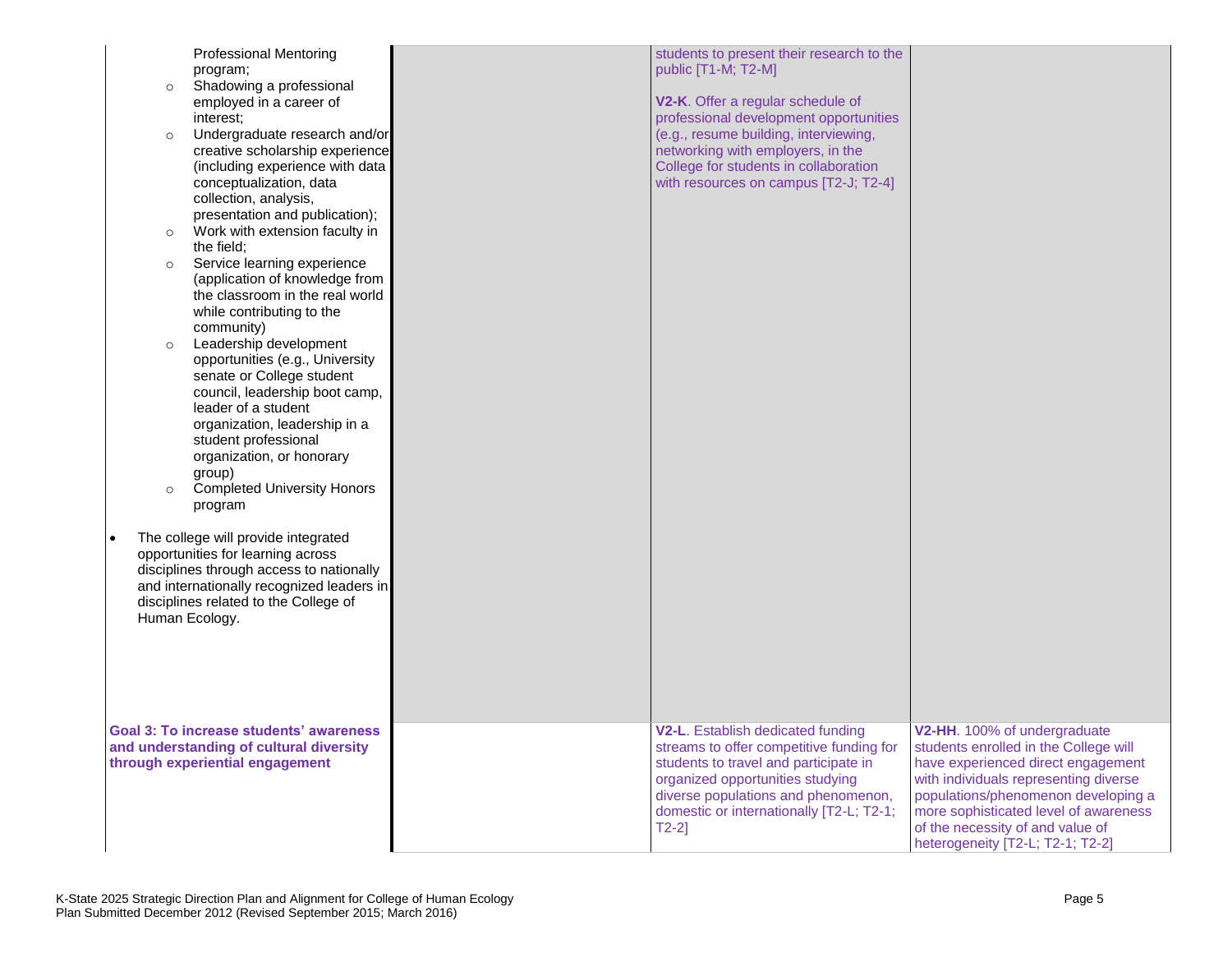| Goal 4: To provide high quality and<br>transformative teaching/mentoring in all<br>courses and experiences regardless of<br>the modality of delivery or location of<br>student, GTA, or faculty member | V2-M. Establish a College "non-lecture"<br>program of intensive workshops and<br>scholars in residence on campus with<br>national and international reputations<br>representing diverse<br>populations/phenomenon co-organized<br>by students and faculty [T2-L; T2-2] | V2-II. College-wide acceptance rate of<br>students in post graduate study<br>opportunities (medical school, graduate<br>school, PT, OT) is 75% of applications<br>submitted by students in the College<br>$[T2-O]$              |
|--------------------------------------------------------------------------------------------------------------------------------------------------------------------------------------------------------|------------------------------------------------------------------------------------------------------------------------------------------------------------------------------------------------------------------------------------------------------------------------|---------------------------------------------------------------------------------------------------------------------------------------------------------------------------------------------------------------------------------|
|                                                                                                                                                                                                        | V2-N. Establish annual recognition<br>event(s) and monetary support,<br>including one time awards or base<br>salary adjustments, for transformational<br>instruction by faculty recognized by<br>regional, national or international<br>organizations[T2-K]            | V2-JJ. 90% of participating graduating<br>undergraduate students will report high<br>satisfaction with the learning<br>environment online and on campus and<br>95% will report high satisfaction in the<br>alumni survey [T2-7] |
|                                                                                                                                                                                                        | V2-O. Establish a semi-structured<br>mentoring system with unit heads and<br>the Teaching and Learning Center to<br>mentor faculty for identified regional and<br>national recognition of their pedagogy<br>$[T2-K]$                                                   | V2-KK. 25% of College faculty will be<br>recognized by local, regional, national or<br>international organizations for<br>transformational pedagogy [T2-P]                                                                      |
|                                                                                                                                                                                                        | V2-P. Renew accreditation of all clinics<br>and institute programs as evidence of<br>high quality work as well as maintain a<br>record of impact on undergraduate<br>student scholarship [T2-M; T2-2]                                                                  |                                                                                                                                                                                                                                 |
| Goal 5: To develop students who are<br>competitive for local, national and<br>international awards                                                                                                     | V2-Q. Organize a master database of<br>student scholarships and awards<br>offered by professional organizations<br>associated with the disciplines in the                                                                                                              | V2-LL. 20% of undergraduate students<br>enrolled in the College will be<br>recognized, internally and/or externally,<br>by a local, regional or national                                                                        |
| Undergraduate students will be<br>$\bullet$<br>mentored to be competitive for regional,<br>national, and international awards.                                                                         | College [T2-3; T2-5]<br>V2-R. Identify and mentor<br>undergraduate students in their<br>freshman or sophomore year for<br>national awards through the advising<br>system, faculty mentors and the office<br>of Nationally Competitive Scholarships<br>$[T2-5]$         | organization for their academic and<br>scholarly accomplishments (including<br>research and creative scholarship)<br>including one national scholar each year<br>$[T2-5]$                                                       |
| <b>Vision 3 Excellence in Graduate</b>                                                                                                                                                                 |                                                                                                                                                                                                                                                                        |                                                                                                                                                                                                                                 |
| <b>Education</b><br>Goal 1: To support programs in the<br>development of strategic recruitment and<br>retention of well-qualified graduate                                                             | V3-A. Develop College-wide graduate<br>recruitment events on campus each<br>semester for undergraduates with<br>specific focus on high achieving<br>students at Kansas State                                                                                           | V3-AA. 100% graduate research and<br>teaching assistants will receive a<br>stipend and tuition remission during the<br>term of their employment [T3-P; T3-3]                                                                    |
| students, domestically and internationally                                                                                                                                                             | V3-B. Collaborate with the Graduate<br>School for funding to host a College-<br>wide recruitment event of recently                                                                                                                                                     | V3-BB. The college will establish two<br>undergraduate to graduate partnerships                                                                                                                                                 |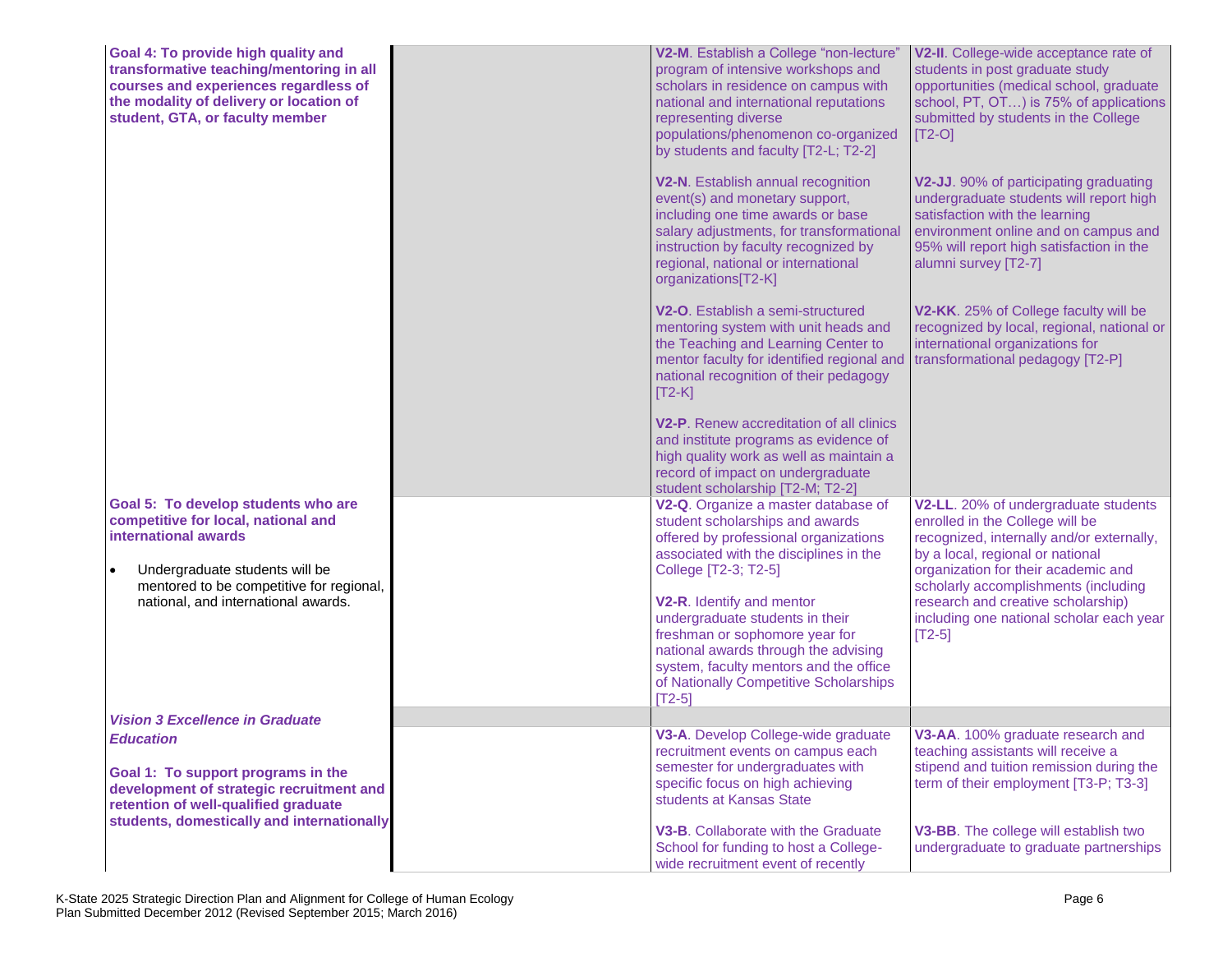| $\bullet$ | To shape our graduate student profile by<br>establishing a program of recruitment for<br>undergraduates including College-wide<br>recruitment day and supporting program<br>recruitment events.<br>All graduate teaching and research<br>assistants will be fully funded (stipend<br>and tuition)<br>Establish a transitional program with<br>selected liberal arts colleges to recruit to<br>graduate students in online programs. | admitted students to campus to<br>enhance their commitment to study in<br>the College<br>V3-C. Establish the Human Ecology<br><b>Recruitment Enhancement (HERE</b><br>award) Graduate recruitment<br>enhancement award to offer competitive<br>funding packages to attract outstanding<br>students (\$4,000 doctoral renewable for<br>up to 4 years; \$2,000 master's<br>renewable a second year) [T3-3]<br>V3-D. Provide supplemental support to<br>current graduate research assistants for<br>tuition remission during their program of<br>study [T3-K; T3-2]<br>V3-E. When allowable by external<br>funding agency, extramural grant<br>applications must include stipend and<br>tuition for GRAs [T3-K; T3-4] | with liberal arts colleges enrolling high<br>achieving students [T3-O; T4-4] |
|-----------|-------------------------------------------------------------------------------------------------------------------------------------------------------------------------------------------------------------------------------------------------------------------------------------------------------------------------------------------------------------------------------------------------------------------------------------|--------------------------------------------------------------------------------------------------------------------------------------------------------------------------------------------------------------------------------------------------------------------------------------------------------------------------------------------------------------------------------------------------------------------------------------------------------------------------------------------------------------------------------------------------------------------------------------------------------------------------------------------------------------------------------------------------------------------|------------------------------------------------------------------------------|
|           | Goal 2: To develop a culture of                                                                                                                                                                                                                                                                                                                                                                                                     |                                                                                                                                                                                                                                                                                                                                                                                                                                                                                                                                                                                                                                                                                                                    |                                                                              |
|           | recognition and support for graduate                                                                                                                                                                                                                                                                                                                                                                                                | V3-F. Establish competitive funding                                                                                                                                                                                                                                                                                                                                                                                                                                                                                                                                                                                                                                                                                | V3-CC. 75% graduate students in the                                          |
|           | students in the college including                                                                                                                                                                                                                                                                                                                                                                                                   | opportunities for graduate students,                                                                                                                                                                                                                                                                                                                                                                                                                                                                                                                                                                                                                                                                               | College will be members of the CHE                                           |
|           | opportunities to build collaborative                                                                                                                                                                                                                                                                                                                                                                                                | jointly with departments, to support                                                                                                                                                                                                                                                                                                                                                                                                                                                                                                                                                                                                                                                                               | <b>Graduate Student Association providing</b>                                |
|           | partnerships in the College's stated                                                                                                                                                                                                                                                                                                                                                                                                | master's and doctoral level research                                                                                                                                                                                                                                                                                                                                                                                                                                                                                                                                                                                                                                                                               | professionally supportive programming                                        |
|           | strengths in research, scholarship                                                                                                                                                                                                                                                                                                                                                                                                  | $[T3-3; T3-K]$                                                                                                                                                                                                                                                                                                                                                                                                                                                                                                                                                                                                                                                                                                     |                                                                              |
|           | creative activity and discovery                                                                                                                                                                                                                                                                                                                                                                                                     | V3-G. Restore the CHE graduate                                                                                                                                                                                                                                                                                                                                                                                                                                                                                                                                                                                                                                                                                     |                                                                              |
|           |                                                                                                                                                                                                                                                                                                                                                                                                                                     | student association for CHE graduate                                                                                                                                                                                                                                                                                                                                                                                                                                                                                                                                                                                                                                                                               |                                                                              |
| $\bullet$ | Offer competitive funding to support                                                                                                                                                                                                                                                                                                                                                                                                | students, provide professional                                                                                                                                                                                                                                                                                                                                                                                                                                                                                                                                                                                                                                                                                     |                                                                              |
|           | master student research and doctoral                                                                                                                                                                                                                                                                                                                                                                                                | development opportunities, and support                                                                                                                                                                                                                                                                                                                                                                                                                                                                                                                                                                                                                                                                             |                                                                              |
|           | research (shared cost between the                                                                                                                                                                                                                                                                                                                                                                                                   | engagement in college                                                                                                                                                                                                                                                                                                                                                                                                                                                                                                                                                                                                                                                                                              |                                                                              |
|           | department/school and College).                                                                                                                                                                                                                                                                                                                                                                                                     |                                                                                                                                                                                                                                                                                                                                                                                                                                                                                                                                                                                                                                                                                                                    |                                                                              |
| $\bullet$ | Establish a CHE Graduate student                                                                                                                                                                                                                                                                                                                                                                                                    | V3-H. Establish a college-wide                                                                                                                                                                                                                                                                                                                                                                                                                                                                                                                                                                                                                                                                                     |                                                                              |
|           | group to provide leadership                                                                                                                                                                                                                                                                                                                                                                                                         | recognition event for graduate students                                                                                                                                                                                                                                                                                                                                                                                                                                                                                                                                                                                                                                                                            |                                                                              |
|           | opportunities and a voice for students.                                                                                                                                                                                                                                                                                                                                                                                             | at the time of commencement each                                                                                                                                                                                                                                                                                                                                                                                                                                                                                                                                                                                                                                                                                   |                                                                              |
| $\bullet$ | Prioritize and coordinate nomination of                                                                                                                                                                                                                                                                                                                                                                                             | semester [T3-8]                                                                                                                                                                                                                                                                                                                                                                                                                                                                                                                                                                                                                                                                                                    |                                                                              |
|           | CHE students for all graduate student                                                                                                                                                                                                                                                                                                                                                                                               |                                                                                                                                                                                                                                                                                                                                                                                                                                                                                                                                                                                                                                                                                                                    |                                                                              |
|           | awards.                                                                                                                                                                                                                                                                                                                                                                                                                             | V3-I. Construct a collaborative                                                                                                                                                                                                                                                                                                                                                                                                                                                                                                                                                                                                                                                                                    |                                                                              |
|           | Establish recognition events for                                                                                                                                                                                                                                                                                                                                                                                                    | workspace designated for the use of                                                                                                                                                                                                                                                                                                                                                                                                                                                                                                                                                                                                                                                                                |                                                                              |
|           | outstanding graduate students in the                                                                                                                                                                                                                                                                                                                                                                                                | GTA/GRA/GAs in the college to                                                                                                                                                                                                                                                                                                                                                                                                                                                                                                                                                                                                                                                                                      |                                                                              |
|           | College.                                                                                                                                                                                                                                                                                                                                                                                                                            | facilitate collaboration in research and                                                                                                                                                                                                                                                                                                                                                                                                                                                                                                                                                                                                                                                                           |                                                                              |
| $\bullet$ | Institutionalize a graduate student                                                                                                                                                                                                                                                                                                                                                                                                 | teaching [T3-8]                                                                                                                                                                                                                                                                                                                                                                                                                                                                                                                                                                                                                                                                                                    |                                                                              |
|           | orientation for all CHE graduate                                                                                                                                                                                                                                                                                                                                                                                                    |                                                                                                                                                                                                                                                                                                                                                                                                                                                                                                                                                                                                                                                                                                                    |                                                                              |
|           | students.                                                                                                                                                                                                                                                                                                                                                                                                                           | V3-J. Develop a master source list of all                                                                                                                                                                                                                                                                                                                                                                                                                                                                                                                                                                                                                                                                          |                                                                              |
| $\bullet$ | Establish a viable lecture series of                                                                                                                                                                                                                                                                                                                                                                                                | graduate student scholarships and                                                                                                                                                                                                                                                                                                                                                                                                                                                                                                                                                                                                                                                                                  |                                                                              |
|           | nationally and internationally recognized                                                                                                                                                                                                                                                                                                                                                                                           | awards to be posted on the College                                                                                                                                                                                                                                                                                                                                                                                                                                                                                                                                                                                                                                                                                 |                                                                              |
|           | individuals                                                                                                                                                                                                                                                                                                                                                                                                                         | website to assist graduate faculty in                                                                                                                                                                                                                                                                                                                                                                                                                                                                                                                                                                                                                                                                              |                                                                              |
|           |                                                                                                                                                                                                                                                                                                                                                                                                                                     | preparing students for these awards                                                                                                                                                                                                                                                                                                                                                                                                                                                                                                                                                                                                                                                                                |                                                                              |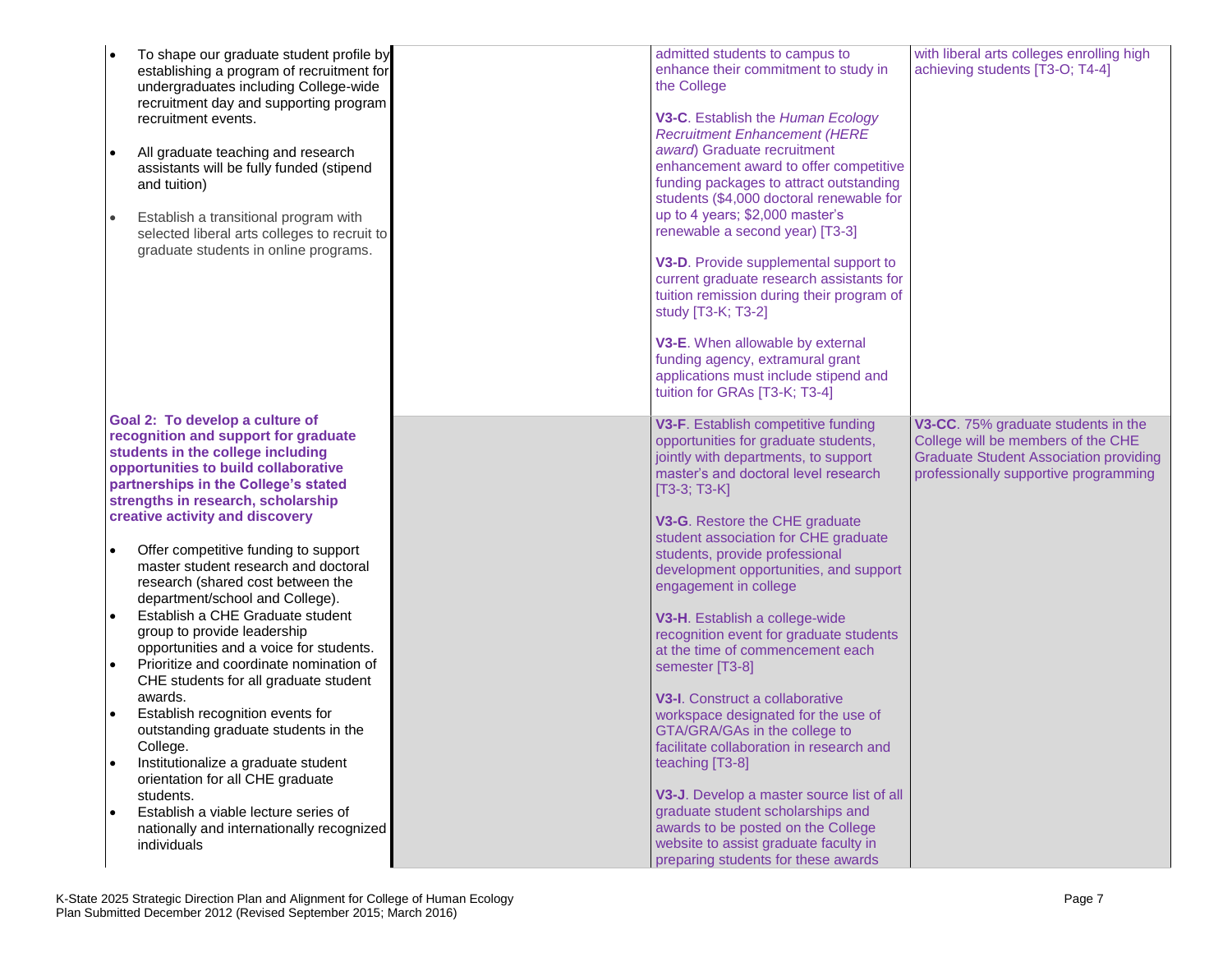| Goal 3: To develop the scholarship of<br>teaching among graduate students within<br>the College including support for the<br>faculty mentor to supervise and support<br>the graduate student, as well as support<br>from other resources on campus | V3-K. Ensure a faculty member(s) is<br>assigned to Graduate Teaching<br>Assistant (GTA) to mentor his/her<br>pedagogy with both formative and<br>summative assessments of the GTA's<br>progress [T3-I]<br>V3-L. Organize and facilitate GTAs<br>offering professional development<br>opportunities in teaching to support their<br>work [T3-5]          | V3-DD. Graduate teaching assistants<br>will consistently earn high ratings (i.e., 4<br>or greater) on student evaluations as<br>evidence of effective teaching<br>V3-EE. Each year, two graduates<br>student will receive recognition for<br>outstanding teaching in the classroom<br>by a regional, national or international<br>associations [T3-N] |
|----------------------------------------------------------------------------------------------------------------------------------------------------------------------------------------------------------------------------------------------------|---------------------------------------------------------------------------------------------------------------------------------------------------------------------------------------------------------------------------------------------------------------------------------------------------------------------------------------------------------|-------------------------------------------------------------------------------------------------------------------------------------------------------------------------------------------------------------------------------------------------------------------------------------------------------------------------------------------------------|
|                                                                                                                                                                                                                                                    | V3-M. Annually submit college GTAs for<br>regional, national and international<br>teaching awards in recognition of<br>practice [T3-J]<br>V3-N. Renew accreditation of all clinics<br>and institute programs as evidence of<br>high quality engagement as well as<br>maintain a record of impact on graduate<br>student research and scholarship [T3-4] |                                                                                                                                                                                                                                                                                                                                                       |
| Goal 4: To engage graduate students in<br>strategic career planning experiences in<br>order to prepare them to be competitive<br>for employment in academia and private<br>industry                                                                | V3-O. Collaborate with resources on<br>campus to offer College-wide training<br>on grant writing for national funders<br>annually [T3-5; T3-J]<br>V3-P. College will offer supplemental                                                                                                                                                                 | V3-FF, 50% of master's students will<br>graduate each year; 25% of doctoral<br>students will graduate each year [T3-Q;<br>T3-61                                                                                                                                                                                                                       |
|                                                                                                                                                                                                                                                    | funding to graduate students and their<br>major professor to visit national funders<br>(public or private) or national<br>scholarship competitions [T3-I; T3-5]<br>V3-Q. Work with funding agencies on<br>competitive employment opportunities                                                                                                          | V3-GG. Graduates will have a 100%<br>placement rate in industry or academics<br>(career of choice) within one year of<br>graduation [T3-N]                                                                                                                                                                                                            |
|                                                                                                                                                                                                                                                    | for graduate students in the academy or<br>in the industry of choice [T3-J]                                                                                                                                                                                                                                                                             |                                                                                                                                                                                                                                                                                                                                                       |
| Goal 5: To recognize graduate faculty<br>who have been recognized locally,<br>nationally and internationally for<br>teaching/mentoring and advising                                                                                                | V3-R. Recognize graduate faculty for<br>teaching, research and mentoring with<br>awards and early identification of faculty<br>for preparation and submission a<br>competitive portfolio [T3-L]                                                                                                                                                         | V3-HH. Two graduate faculty members<br>with nationally recognized teaching,<br>research and/or mentoring awards will<br>be recognized each year for their work<br>as a graduate faculty member [T3-O]                                                                                                                                                 |
| Graduate faculty will be recognized for<br>their work as a graduate faculty member<br>nationally and internationally                                                                                                                               | V3-S. Graduate faculty who receive a<br>University teaching or mentoring award<br>will receive a one-time monetary award;<br>National or international award<br>recipients will receive a base salary<br>adjustment [T3-L]                                                                                                                              | V3-II. 50% of graduate students will<br>prepare and submit applications for<br>competitive support for their research or<br>creative scholarship during their<br>program of study [T3-4; T3-5]                                                                                                                                                        |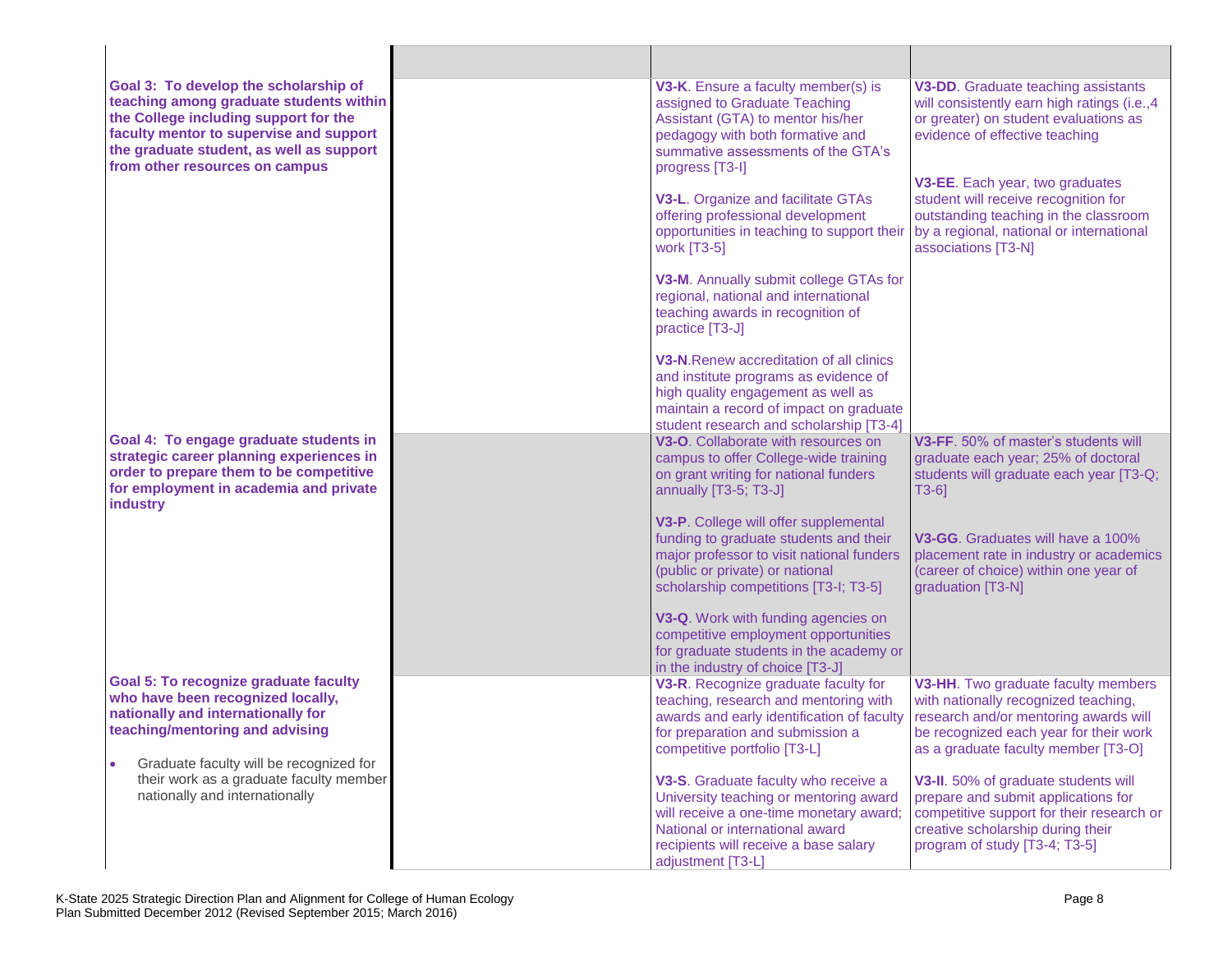| <b>Goal 6: To require doctoral students</b><br>demonstrate substantial external peer<br>reviewed scholarly activity before<br>graduation<br>Doctoral students will demonstrate<br>substantial external peer reviewed<br>scholarly activity before graduation (e.g.<br>juried presentations, peer-reviewed<br>publications, and/or grant writing).       | V3-T. Programs will initiate the process<br>of implementing a requirement that all<br>PH.D. students will have externally peer<br>reviewed scholarship (e.g., peer<br>reviewed publications, presentations,<br>juried shows) before graduation [T3-5]                                                                     | V3-JJ. All doctoral students will have<br>substantial external peer-reviewed<br>scholarship before graduation (e.g., 1-3<br>peer-reviewed publications, in addition<br>to presentations, abstracts, juried<br>shows) [T3-5; T3-N]<br>V3-KK. Each graduate student will have<br>presented at a minimum of one<br>conference, juried competition or trade<br>show in their discipline prior to |
|---------------------------------------------------------------------------------------------------------------------------------------------------------------------------------------------------------------------------------------------------------------------------------------------------------------------------------------------------------|---------------------------------------------------------------------------------------------------------------------------------------------------------------------------------------------------------------------------------------------------------------------------------------------------------------------------|----------------------------------------------------------------------------------------------------------------------------------------------------------------------------------------------------------------------------------------------------------------------------------------------------------------------------------------------------------------------------------------------|
| Goal 7: To train the next generation of<br>professors in related disciplines in which<br>there is a dearth in talent<br>Doctoral graduates of the College will be<br>highly competitive for professorial<br>positions in disciplines with high demand<br>(e.g., hospitality management, dietetics,<br>family and consumer sciences, interior<br>design) | V3-U. Units will strategically review their<br>disciplines with low numbers of<br>terminally degreed professionals<br>(indicating low numbers of graduates) to<br>replace retiring faculty and develop or<br>refine existing doctoral programs to<br>address this deficit [T3-M]                                          | graduation [T3-N; T3-5]<br>V3-LL. 100% of graduates in doctoral<br>programs with low numbers of terminally<br>degreed faculty will be employed by<br>graduation [T3-M]                                                                                                                                                                                                                       |
| <b>Vision 4 Engagement, Extension,</b>                                                                                                                                                                                                                                                                                                                  |                                                                                                                                                                                                                                                                                                                           |                                                                                                                                                                                                                                                                                                                                                                                              |
| <b>Outreach and Service (EEOS)</b><br><b>Goal 1: To expand capacity for quality</b><br>engagement activities with individuals,<br>families and communities in the state of<br>Kansas and beyond including, but not<br>limited to, non-profit and government<br>agencies                                                                                 | V4-A. Establish a 25% appointment in<br>the College to advocate, organize and<br>promote Engagement efforts to internal<br>and external stakeholders and increase<br>integration of Engagement within<br>research and education [T4-I; T4-3; T4-<br>4]<br>V4-B. Develop a strategic<br>communication plan between CHE and | V4-AA. Recognize faculty engagement<br>efforts within the community, state,<br>nationally and internationally by Board<br>on Human Sciences (BOHS), United<br><b>States Department of Agriculture</b><br>(USDA) and/or other appropriate entities<br>$[T4-N; T4-O; T4-P]$<br>V4-BB. Demonstrated record of impact<br>through EEOS on communities, state-                                     |
| The college will adopt the shared<br>$\bullet$<br>definition of engagement adopted by<br>University, Center for Engagement and<br>Community Development.<br>The College will be nationally and<br>$\bullet$                                                                                                                                             | KSRE to facilitate communication within<br>the University, to the public, and to<br>measure the societal impact of<br>research, teaching, scholarship and<br>outreach                                                                                                                                                     | wide and nationally [T4-6]                                                                                                                                                                                                                                                                                                                                                                   |
| internationally recognized for<br>Engagement, consistent with its land-<br>grant mission, promoting the cycle of<br>research-to-practice-to-research in<br>human health, life-span development<br>and well-being.                                                                                                                                       | V4-C. Adopt administration of the<br><b>University Engagement Benchmarking</b><br>Tool (UEBT) as a measure of the range<br>and impact of engagement efforts by<br>faculty as well as measures provided by<br>Media Services as appropriate                                                                                | V4-CC. Establish an annual Engaged<br><b>Educator Award honoring faculty</b><br>members infusing Engagement into<br>educational activities in unique or<br>impactful ways [T4-O; T4-I]                                                                                                                                                                                                       |
| <b>Goal 2: To be nationally and</b><br>internationally recognized for<br>engagement by increasing the diversity                                                                                                                                                                                                                                         | V4-D. Establish competitive funding<br>opportunities for faculty to initiate<br>sustainable engagement work including                                                                                                                                                                                                     | V4-DD. Establish an annual Engaged<br>Student award recognizing students<br>(graduate and undergraduate) who<br>participate in Engagement efforts                                                                                                                                                                                                                                            |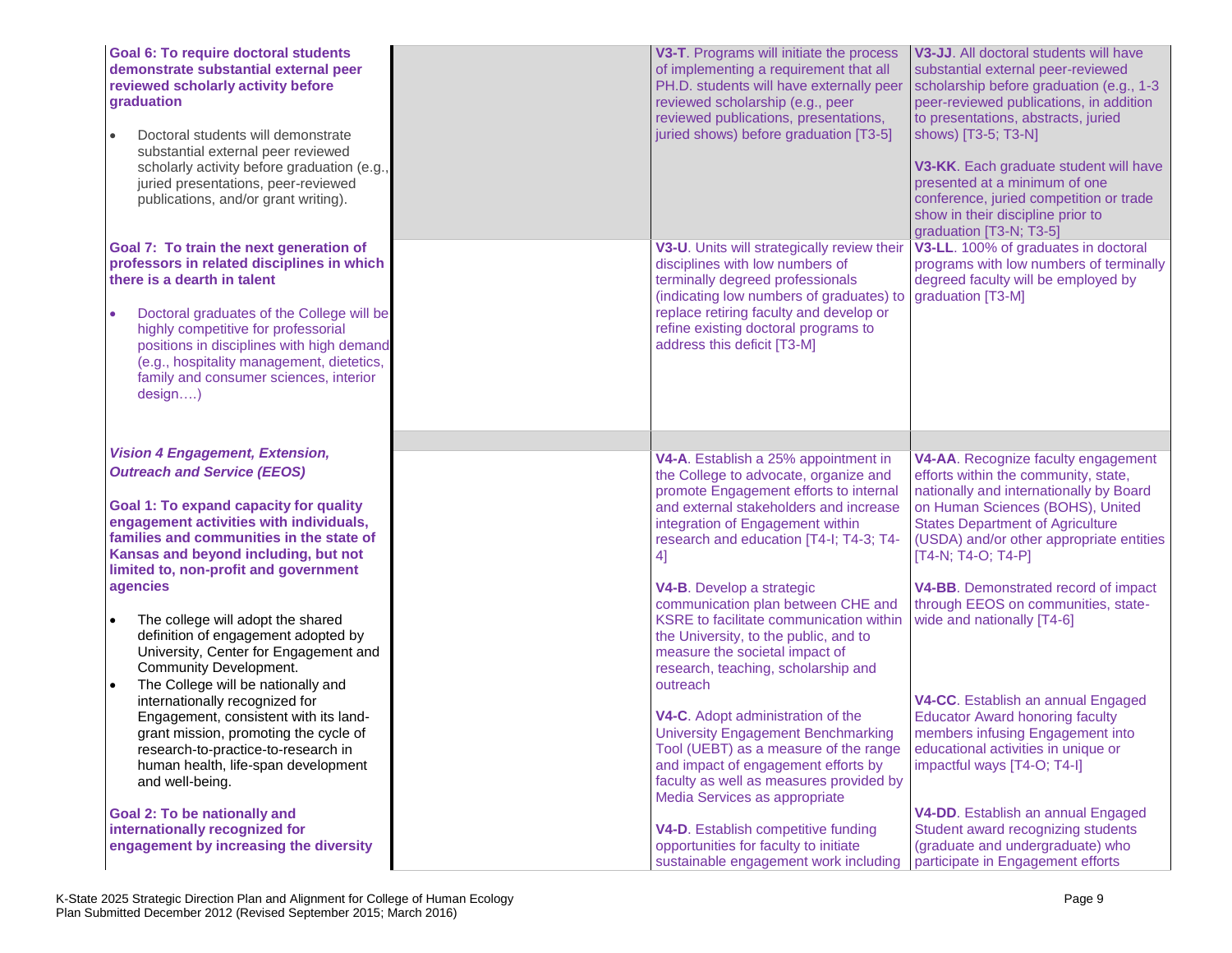| and number of people impacted through<br>innovative programming within the<br><b>College RSCAD strengths</b><br>Faculty in the College will be recognized<br>nationally and internationally for the<br>quality of their Engagement activities.<br>Attain/maintain national accreditation of<br>$\bullet$<br>clinics and programs associated with the<br>College.<br>Goal 3: To develop a culture of<br>engagement among undergraduates and<br>graduate students by increasing the<br>number of students who participate in<br>engaged learning opportunities<br>To fund a part-time<br>$\bullet$<br>engagement/internship coordinator in<br>the College.<br>Undergraduate and Graduate students<br>$\bullet$<br>will be recognized by the College,<br>University and nationally for their<br>engagement work.<br>Goal 4: To recognize faculty who serve<br>as leaders in prestigious professional and<br>stakeholder organizations | graduates and undergraduates (for<br>example, College clinics' engagement<br>with citizens, military partnerships,<br>international work with sustainable food<br>and clothing) [T4-2]<br><b>V4-E.</b> Collaborate with academic units<br>to recognize faculty, graduate and<br>undergraduate students for their<br>Engagement efforts [T4-J]<br>V4-F. Develop a mentoring system to<br>prepare and nominate faculty<br>competitive for engagement awards<br>(e.g., Board on Human Sciences<br>[BOHS] awards, USDA awards) and<br>offer a one-time monetary recognition<br>award for University recognition and a<br>base salary adjustment for those who<br>receive national recognition [T4-H]<br>V4-G. Renew accreditation of all clinics<br>and institute programs as evidence of<br>high quality work as well as maintain a<br>record of impact including the diversity<br>of clientele and circumstances when<br>served [T4-K; T4-3]<br><b>V4-H.</b> Recognize (jointly with units)<br>faculty who hold elected offices,<br>committee service chairs, and<br>professional standards committee<br>appointments with travel money for key<br>service assignments [T4-H; T4-M] | through the University [T4-I; T4-J; T4-O;<br>$T4-P$ ]                                                                                                                                                                                                                                                                       |
|------------------------------------------------------------------------------------------------------------------------------------------------------------------------------------------------------------------------------------------------------------------------------------------------------------------------------------------------------------------------------------------------------------------------------------------------------------------------------------------------------------------------------------------------------------------------------------------------------------------------------------------------------------------------------------------------------------------------------------------------------------------------------------------------------------------------------------------------------------------------------------------------------------------------------------|-----------------------------------------------------------------------------------------------------------------------------------------------------------------------------------------------------------------------------------------------------------------------------------------------------------------------------------------------------------------------------------------------------------------------------------------------------------------------------------------------------------------------------------------------------------------------------------------------------------------------------------------------------------------------------------------------------------------------------------------------------------------------------------------------------------------------------------------------------------------------------------------------------------------------------------------------------------------------------------------------------------------------------------------------------------------------------------------------------------------------------------------------------------------------------------|-----------------------------------------------------------------------------------------------------------------------------------------------------------------------------------------------------------------------------------------------------------------------------------------------------------------------------|
| <b>Vision 5. Strategically recruiting,</b><br>supporting and retaining faculty and<br>professional staff<br>Goal 1: To recruit, develop, and retain<br>tenure-track faculty with high levels of<br>expertise in research, teaching and<br>engagement to meet the stated goals of<br>the College in this strategic plan                                                                                                                                                                                                                                                                                                                                                                                                                                                                                                                                                                                                             | V5-A. Strategically recruit tenure-track<br>faculty with expertise in one of the six<br>identified areas of research and creative<br>scholarship or in an emerging area<br>across the College [T5-G]<br>V5-B. Offer start-up packages<br>competitive to peer institutions to<br>ensure the faculty member's success<br>$[T5-G; T5-3; T5-E]$<br>V5-C. Increase the number of faculty<br>fellows awarded in the College through<br>mentorship                                                                                                                                                                                                                                                                                                                                                                                                                                                                                                                                                                                                                                                                                                                                       | V5-AA. Offer a salary structure for<br>faculty and staff competitive with peer<br>institutions [T5-E]<br>V5-BB. Five faculty fellowships,<br>endowed chairs, and professorships will<br>be established and awarded [T5-1; T5-<br>2]<br>V5-CC. Establish an administrative<br>internship program within the Dean's<br>office |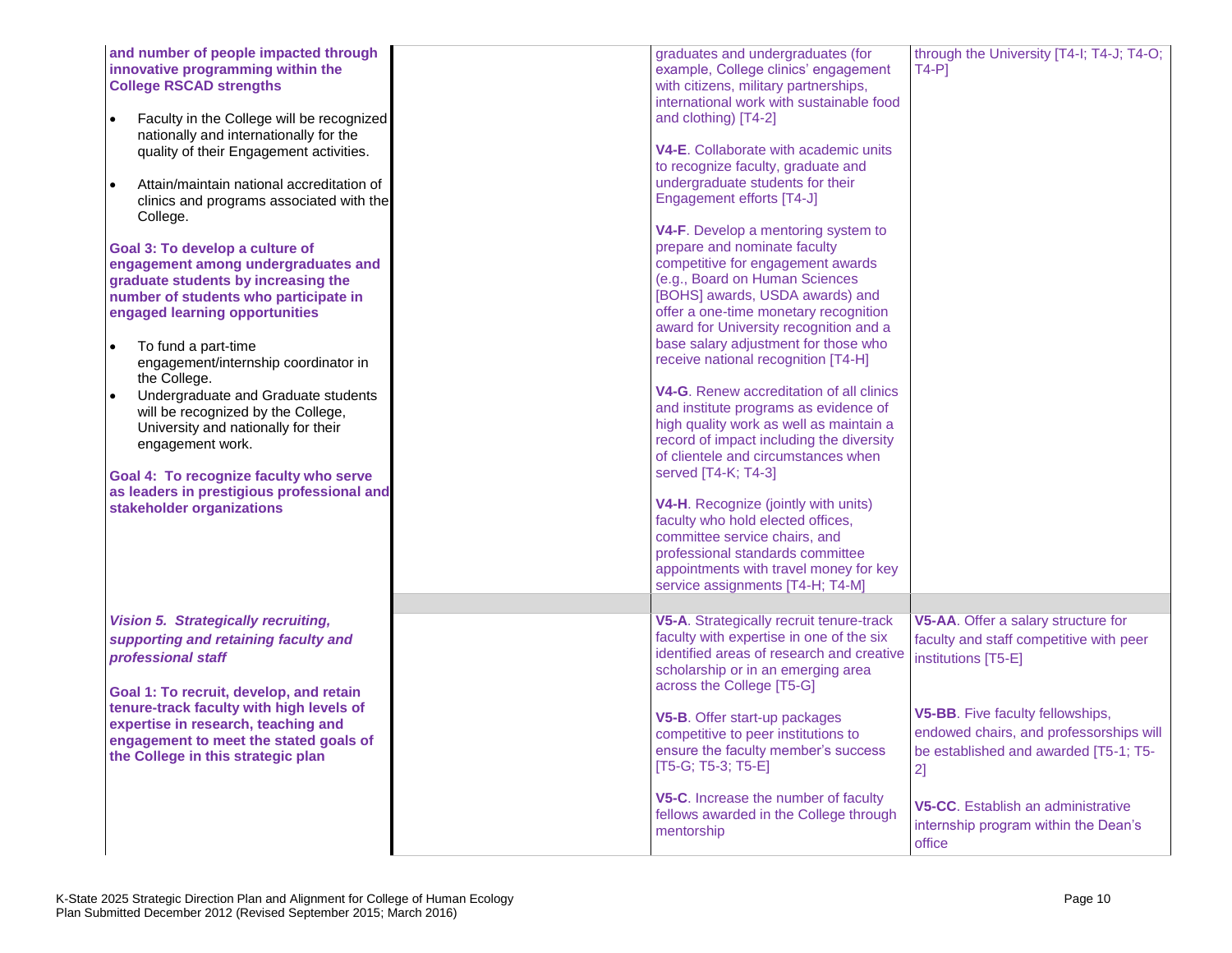|                                                                                                                                                                  | V5-D. Revise the New Faculty<br>Orientation program with required<br>participation by first year tenure track<br>faculty to educate and access resources<br>quickly and efficiently [T5-F; T5-G] |  |
|------------------------------------------------------------------------------------------------------------------------------------------------------------------|--------------------------------------------------------------------------------------------------------------------------------------------------------------------------------------------------|--|
|                                                                                                                                                                  | <b>V5-E.</b> Facilitate joint appointments<br>across the College to develop<br>interdisciplinary research among faculty<br>and graduate students [T1-1]                                          |  |
|                                                                                                                                                                  | V5-F. Offer competitive funding for<br>professional development experiences<br>in the College's six major areas of<br>research and creative scholarship or<br>teaching [T5-F]                    |  |
| Goal 2: To recruit, develop, and retain<br>professional staff with high levels of<br>expertise to meet the stated goals of the<br>College in this strategic plan | V5-G. Provide staff with career<br>advancement opportunities [T5-F]<br>V5-H. Establish college recognition and<br>awards for unclassified professionals<br>and University support staff [T5-4]   |  |
|                                                                                                                                                                  | V5-I. Establish regular meeting times for<br>staff with administration and each<br>another                                                                                                       |  |

## **3a. What resources and/or opportunities exist for your College/Major Unit/Department to achieve its vision and outcomes?**

**Current resources will be reviewed in light of the strategic plan. With approval from KBOR and the student senate, the College initiated a new student fee structure to support goals related to transformational educational experiences. Funds will be administered through the College and departments.**

**3b. What resources and/or opportunities are needed for your College/Major Unit/Department to achieve its vision and outcomes?**

**Resources are needed to support graduate students in assistantships, research, presentations, and travel to investigate and collaborate with potential funding organizations. Funds are also needed to support and recognize outstanding faculty and student research, scholarship and engagement.**

- **4. How do you propose to acquire the resources needed for your College/Major Unit/Department to accomplish its vision and outcomes? Careful review of resources to assess alignment with the strategic plan; collaboration with corporate sponsors, alumni and friends of the College.**
- **5. How does your plan link to the K-State 2025 themes/common elements, outcomes, and university benchmark and thematic goal metrics?** *(See below)*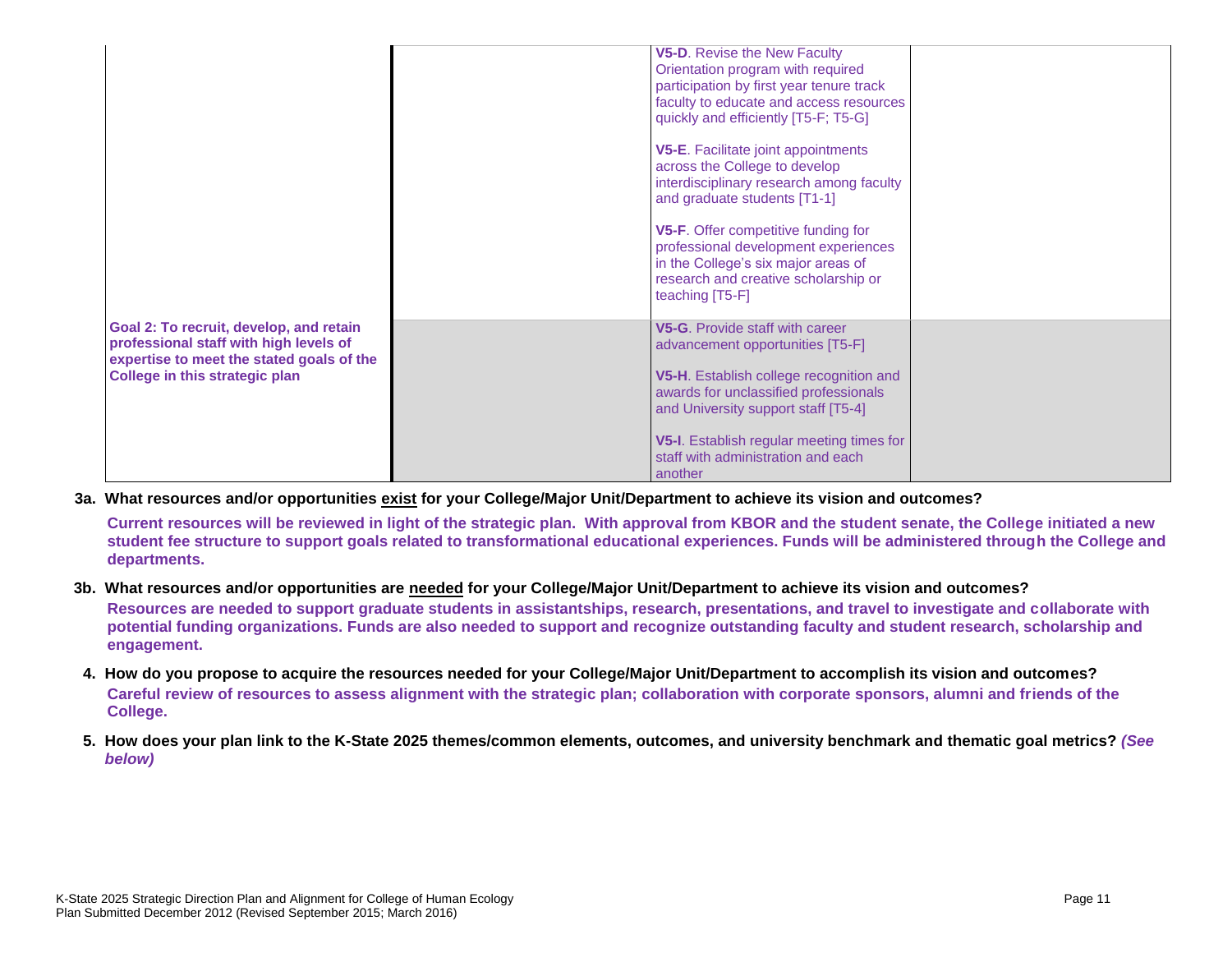## **5. Departmental Links to K-State 2025 University Benchmark Metrics, Common Elements, and Thematic Goals, Outcomes, and Metrics**

| <b>Links to Benchmark Metrics</b>                            | <b>Links to Common Elements</b> |
|--------------------------------------------------------------|---------------------------------|
| B-1 - Total research and development expenditures            | l CE-2 - Culture                |
| B-4 - Number of faculty awards                               | CE-3 - Diversity                |
| B-7 - Six-year graduation rate                               | CE-4 - External Constituents    |
| B-8 - Percent of undergraduate students involved in research | CE-6 - International            |

| <b>Links to University Thematic Goals, Outcomes, and Metrics</b>                                      |                                                        |                                                                                                                                                         |                                                                                                                                      |  |  |
|-------------------------------------------------------------------------------------------------------|--------------------------------------------------------|---------------------------------------------------------------------------------------------------------------------------------------------------------|--------------------------------------------------------------------------------------------------------------------------------------|--|--|
| Links to 2025<br><b>Thematic Goals and Metrics</b>                                                    | <b>Links to Short Term Outcomes</b><br>$(2011 - 2015)$ | <b>Links to Intermediate Outcomes</b><br>$(2016 - 2020)$                                                                                                | <b>Links to Long Term Outcomes</b><br>$(2021 - 2025)$                                                                                |  |  |
| T1 - Research, Scholarly and<br><b>Creative Activities, and Discovery</b><br>(RSCAD)                  |                                                        | T1-I - Intellectual and financial capital<br>in place for expanded RSCAD efforts<br>T1-L - Recognized for prominent and<br>productive placement of our  | T1-N - Fifty nationally recognized K-<br>State researchers, a high proportion<br>of which are members of their<br>national academies |  |  |
| <b>Theme 1 Metrics:</b>                                                                               |                                                        | graduates                                                                                                                                               | T1-Q - Competitive amongst our                                                                                                       |  |  |
| T1-1 - # of interdisciplinary research<br>projects, institutes, and centers                           |                                                        | T1-M - Increased participation by                                                                                                                       | peers in the percentage of<br>undergraduates involved in research                                                                    |  |  |
| T1-2 - Total sponsored extramural<br>funding expenditures                                             |                                                        | undergraduates in expanded<br>opportunities in research                                                                                                 |                                                                                                                                      |  |  |
| T1-4 - # of refereed scholarly<br>publications per academic year and<br>allocated faculty member      |                                                        |                                                                                                                                                         |                                                                                                                                      |  |  |
| T1-5 - Total international research<br>and development expenditures                                   |                                                        |                                                                                                                                                         |                                                                                                                                      |  |  |
| T2 - Undergraduate Educational<br><b>Experience (UEE)</b><br><b>Theme 2 Metrics:</b>                  |                                                        | T2-I - Integrated learning communities<br>experienced by students, faculty, and<br>staff that promote student success<br>within a culture of excellence | T2-O - An undergraduate<br>educational experience recognized<br>as one of the best among the<br>nation's Top 50 Public Research      |  |  |
|                                                                                                       |                                                        | T2-J - Excellent reputation for high                                                                                                                    | <b>Universities</b>                                                                                                                  |  |  |
| T2-1 - # and % of undergraduate<br>students participating in a meaningful<br>international experience |                                                        | quality teaching and advising that<br>prepares students for their                                                                                       | T2-P - Faculty teaching and advising<br>awards comparable to our                                                                     |  |  |
| T2-2 - # and % of undergraduate<br>students completing an experiential                                |                                                        | professional, community, social, and<br>personal lives                                                                                                  | benchmark institutions                                                                                                               |  |  |
| learning experience                                                                                   |                                                        | T2-K - Superior and diverse faculty                                                                                                                     | T2-R - Six-Year graduation rates<br>comparable to benchmark                                                                          |  |  |
| T2-3 - Total funding awarded for<br>undergraduate scholarship support                                 |                                                        | recognized for teaching excellence                                                                                                                      | institutions                                                                                                                         |  |  |
|                                                                                                       |                                                        | T2-L - All UG students engaged in a<br>diversity of experiences that expand                                                                             |                                                                                                                                      |  |  |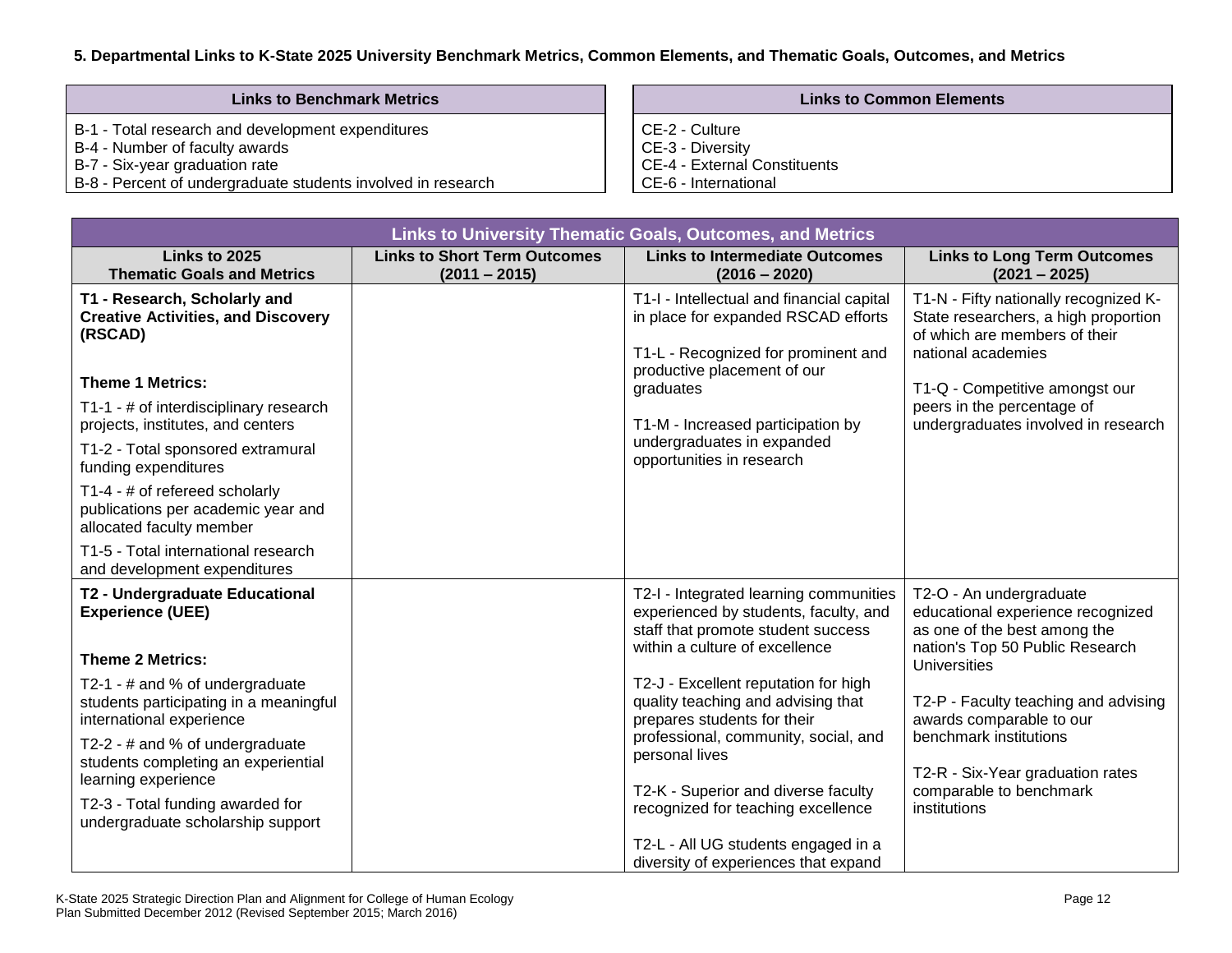| <b>Links to University Thematic Goals, Outcomes, and Metrics</b> |                                                                                                                                                                                                                                                                                                                                                                                                                                                                                                                  |                                                                                                                                                                                                                                                                                                                                                                                                       |  |  |  |
|------------------------------------------------------------------|------------------------------------------------------------------------------------------------------------------------------------------------------------------------------------------------------------------------------------------------------------------------------------------------------------------------------------------------------------------------------------------------------------------------------------------------------------------------------------------------------------------|-------------------------------------------------------------------------------------------------------------------------------------------------------------------------------------------------------------------------------------------------------------------------------------------------------------------------------------------------------------------------------------------------------|--|--|--|
| <b>Links to Short Term Outcomes</b><br>$(2011 - 2015)$           | <b>Links to Intermediate Outcomes</b><br>$(2016 - 2020)$                                                                                                                                                                                                                                                                                                                                                                                                                                                         | <b>Links to Long Term Outcomes</b><br>$(2021 - 2025)$                                                                                                                                                                                                                                                                                                                                                 |  |  |  |
|                                                                  | their viewpoint<br>T2-M - Increased undergraduate<br>contributions in the creation of<br>scholarship through research                                                                                                                                                                                                                                                                                                                                                                                            |                                                                                                                                                                                                                                                                                                                                                                                                       |  |  |  |
|                                                                  | T3-I - Increased participation by our<br>graduate students in unique high level<br>learning and experiential training<br>T3-J - Expanded reputation for<br>outstanding graduates with the critical<br>skill sets needed to excel in their<br>careers in a global environment<br>T3-K - Increased funding for graduate<br>research and teaching<br>T3-L - Increased number of nationally<br>and internationally recognized award-<br>winning graduate faculty<br>T3-M - Increased number of<br>Doctorates Awarded | T3-N - National and international<br>reputation for outstanding graduates<br>with demonstrable career success<br>T3-O - World-class reputation as a<br>preferred destination for outstanding<br>graduate students<br>T3-P - Stable funding for graduate<br>research and teaching competitive<br>with benchmark institutions<br>T3-Q - Doctorates Awarded<br>comparable with benchmark<br>institutions |  |  |  |
|                                                                  | T4-H - Exposure on a national level<br>as a leader/partner engaged in<br>significant social, political, health,<br>economic and, environmental issues<br>T4-I - All undergraduate students<br>engaged in at least one engagement<br>/service learning project<br>T4-J - Increased number of graduate                                                                                                                                                                                                             | T4-N - Nationally recognized as a<br>leader in and model for a re-invented<br>and transformed land -grant<br>university integrating research,<br>education, and engagement<br>T4-O - Nationally and internationally<br>recognized as leaders in<br>Engagement on a global scale<br>T4-P - Recognized as a leader in                                                                                   |  |  |  |
|                                                                  |                                                                                                                                                                                                                                                                                                                                                                                                                                                                                                                  | students involved in Engagement                                                                                                                                                                                                                                                                                                                                                                       |  |  |  |